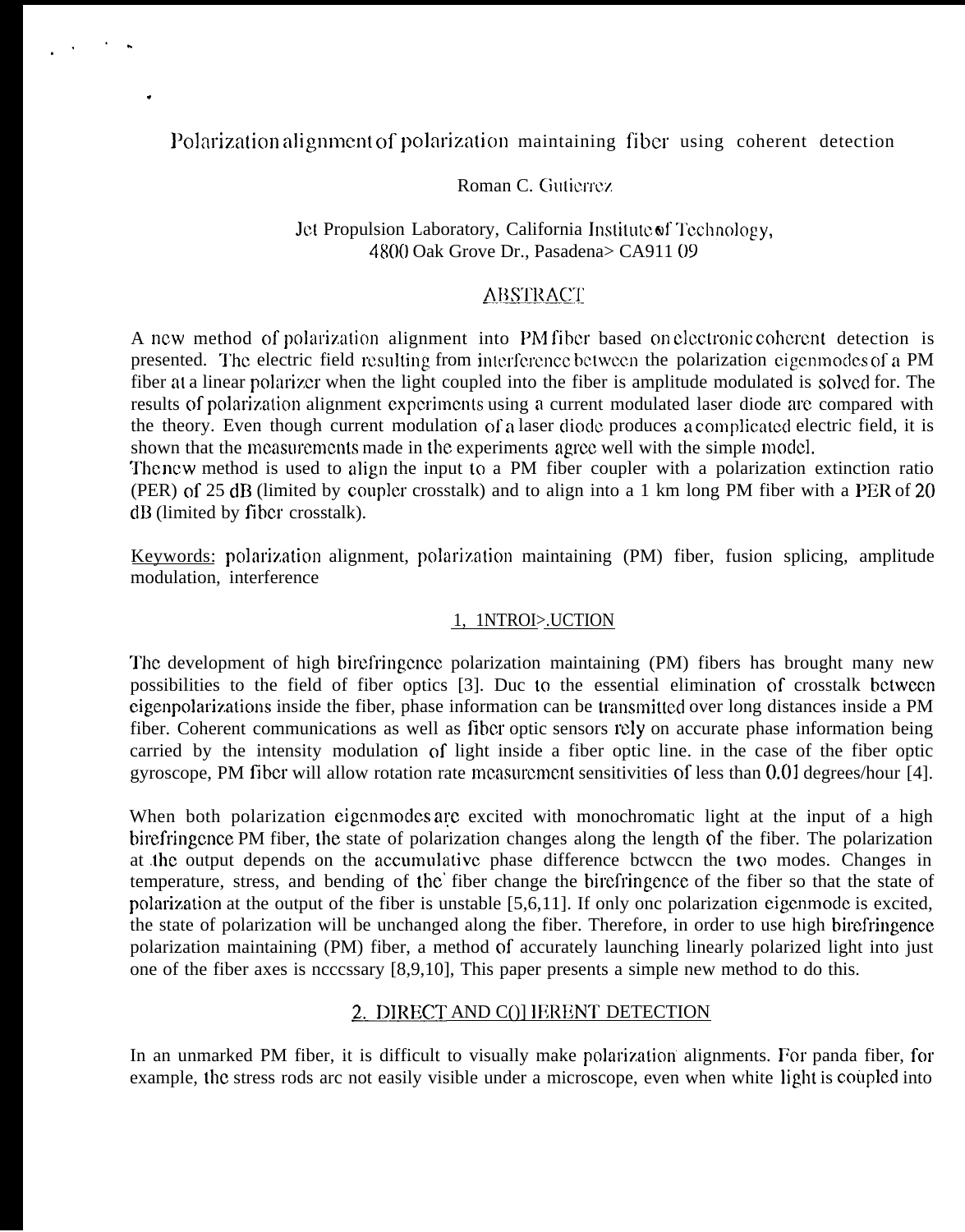the fiber. It is usually preferable to align by making ameasurement at the output of the PM fiber that will be a function of the input alignment.

When linearly polarized light (cw) is coupled into the PM fiber, the output polarization can be analyzed at the output of the PM fiber with a linear polarizer. If the output polarization is stable and highly elliptical, i.e. close to linear, the input is well aligned. This method is commonly used in the industry to align the polarization of a laser with the axes of a PM fiber. The fiber is usually heated to measure the stability of the output polarization, and the polarization extinction ratio is measured to determine the ellipticity of the output polarization. This method, although extensively used, has a lot of problems. For long lengths of fiber, the output polarization is usually so unstable that measuring the extinction ratio becomes impossible. Even a short piece of PM fiber, for which the output polarization is more stable, the method is very time consuming, requiring many iterations of trial and error before achieving reasonably good alignment.

When the light that is coupled into the PM fiber is amplitude modulated, coherent detection can be used to measure the extinction ratio. This modification to the polarization alignment method described above reduces the noise in the analyzed output considerably. Still, many iterations are required until the input and output polarizers are in line with the axes of the PM fiber.

When using coherent detection, not only the amplitude of the modulation is known, but also the phase. This paper will show the great advantages of using the phase measurement of coherent detection to make polarization alignments. It will be shown that the iterative process of polarization alignment is eliminated, and that, in addition, the alignment accuracy is increased dramatically.

# 3. THEORY

When linearly polarized light is launched into a PM fiber, the state of polarization is decomposed into a sum of the two polarization eigenmodes of the PM fiber. These two eigenmodes are nearly perfect linearly polarized along the two orthogonal axes of the PM fiber. Due to either form birefringence (e.g. elliptical core PM fiber) or stress birefringence (e.g. Panda PM fiber), the two polarization eigenmodes propagate through the fiber at different velocities. It is precisely this velocity mismatch, which is large enough to not be compensated by random birefringence, that forbids coupling between the two polarization eigenmodes. At the output of the PM fiber, the two polarization eigenmodes are forced to interfere by a linear polarizer.

When the light is amplitude modulated, the effect of the velocity mismatch between the two polarization eigenmodes on the amplitude and phase of the modulation is not directly evident. The problem will be analyzed using Jones calculus. In Jones calculus, the light is represented by two dimensional complex Vector. Therefore, the effect on both the phase and the amplitude of the electric field arc calculated simultaneously.

Figure 1 illustrates the problem we want to analyze. The figure shows a stress birefringent fiber., The lightly shaded regions are the stress rods which provide a linear stress field across the core of the fiber (shaded darker). The axes of the fiber arc then along the line connecting the stress rods and orthogonal to it. Linearly polarized modulated light is launched into a high birefringence PM fiber at an angle  $\theta$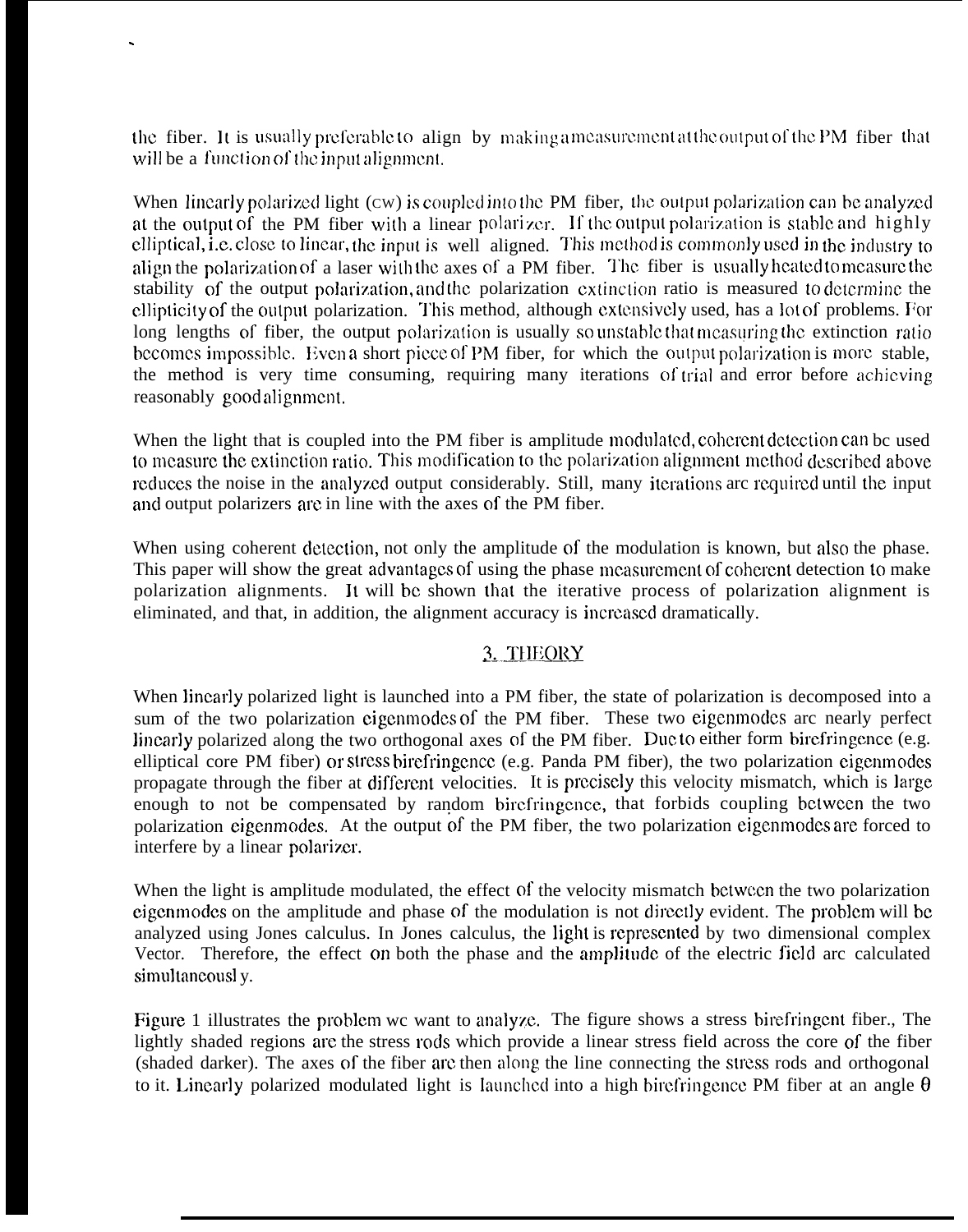with respect to one of the axes. At the output, an analyzer is placed at an angle  $\phi$  with respect to the PM fiber axes. The output phase and the output intensity are the two functions of  $\phi$  that need to be derived.



Fig. 1 Diagram of the input polarization angle and the output analyzing angle.

A theoretical treatment of high birefringence polarization maintaining fiber can be easily performed by assuming that the two eigcnmodcs propagating inside the fiber arc exactly linearly polarized and orthogonal. If these assumptions arc made, basic geometrical arguments can give formulas for ihc intensity and phase of a modulated signal propagating through a polarization maintaining fiber.



Fig. 2 Projection of the two polarization cigenmodes on the analyzer.

Figure 2 shows the projection of the two modes onto a polarizer. Since the two modes have different phase velocities, the waves carried in the two modes build up a relative phase shift  $\delta$  between them.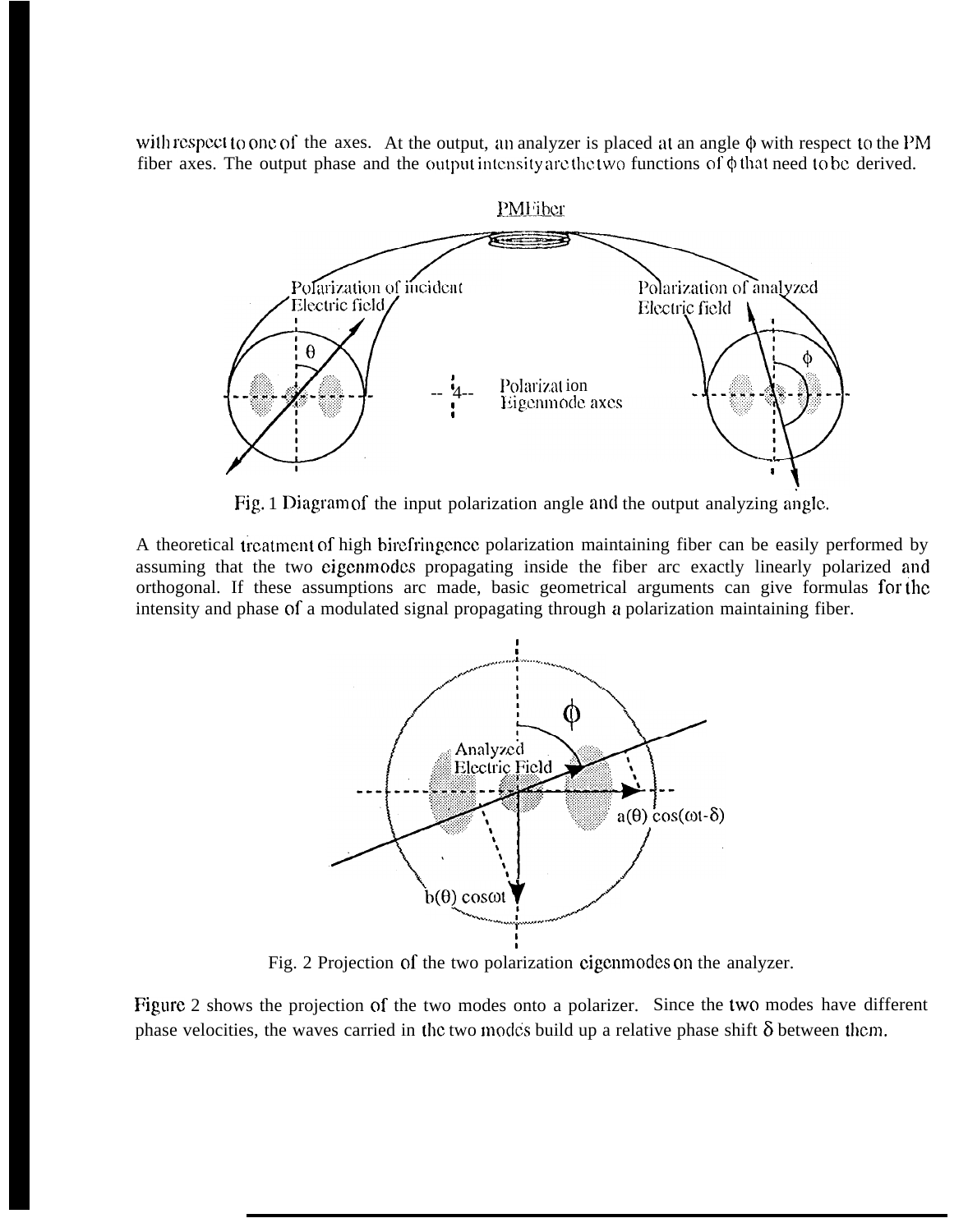$$
\delta(\omega) = \omega \frac{\left(n_s - n_f\right)}{c} \cdot \ell \tag{1}
$$

where,

 $n_{\rm s}$  = index of refraction of the slower mode  $n_f$  = index of refraction of the faster mmic

 $\ell$  = length of the PM fiber

Equation  $(1)$  assumes zero-dispersion. For a small modulation frequency, the group velocity is approximately [7],

$$
v_g = \frac{d\omega}{dk}
$$
  
Since,  $\omega = k$ .  $v_p$ ,  

$$
v_g = v_p + k \cdot \frac{dv_p}{dk}
$$

In a nondispersive medium, the phase velocity is independent of the wavelength of light, so,

$$
\frac{dv_p}{dk} = 0
$$
  

$$
V^* = v_p
$$

Therefore, in nondispersive media, the phase velocity is equal to the group velocity, anti equation  $(1)$  is valid.

Since Jone's calculus [1] provides a general method for treating this sort of problem, it will be used to derive an equation for the light intensity at the output side of the system in figure 2. The electric field of the light is represented by a vector with two components. The two components are orthogonal to each other and to the direction of propagatimi Each component has information about the amplitude and the phase of the light polarized in that direction,

When the light propagates through a length of PM fiber, the components of the polarization along the birefringent axes of the fiber build up a relative phase between them. Therefore, the output polarization of a PM fiber is related to the input polarization by the following matrix multiplication.

$$
\vec{E}_{out} = \exp\left(-i\frac{\Delta(\omega)}{2}\right) \cdot \begin{bmatrix} \exp\left(-i\frac{\delta(\omega)}{2}\right) & o \\ 0 & \exp\left(-i\frac{\delta(\omega)}{2}\right) \end{bmatrix} \cdot \vec{E}_{in} \tag{2}
$$

where,

—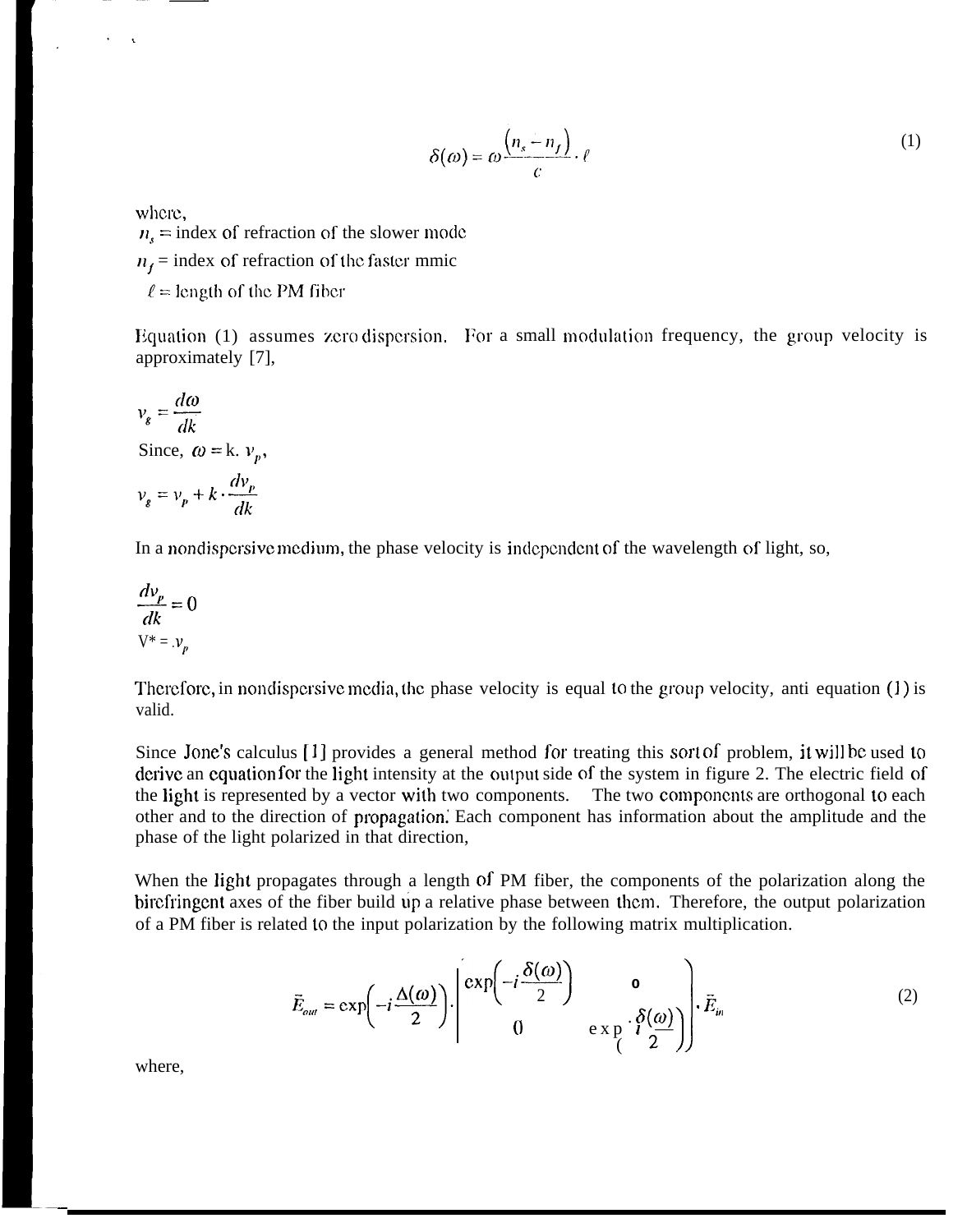$$
\Delta(\omega) = \omega \cdot \frac{(n_s + n_f)}{c} \cdot \ell
$$

Equation (2) can be rewritten as,

$$
\vec{E}_{out} = \exp_{\mathcal{C}} i \frac{\delta(\omega) - \Delta(\omega)}{2} \cdot \frac{\exp(-i\delta(\omega))}{1} \cdot \vec{E}_{in}
$$
 (3)

Since phase is a relative measurement, the common phase term in equation (3) can be ignored,

$$
\vec{E}_{\omega\overline{a}} \stackrel{\exp(-i\delta(\omega))}{\begin{array}{c} 0 \\ 0 \end{array}} \quad \begin{array}{c} 0 \\ 1 \end{array} \quad \quad \vec{E}_{in} \tag{4}
$$

Both the output and input electric field vectors are represented in the coordinate system of the birefringence axes of the PM fiber. The rotation matrix and tbc matrix multiplication in equation (4) can be used together to generate a relation between the input and output intensity vectors when they are not represented in the coordinate system of the birefringence axes of the PM fiber.

Referring back to figure 2, the intensity at the output of the analyzer is given by the following expression:

$$
\vec{E}_{out} = \begin{pmatrix} 1 & 0 \\ 0 & 0 \end{pmatrix} \cdot \begin{pmatrix} \cos \phi & \sin \phi & \cos(\phi - i\delta(\omega)) \\ -\sin \phi & \cos \phi \end{pmatrix} \cdot \begin{pmatrix} \phi & \cos \theta & \sin \theta \\ -\sin \theta & \cos \theta \end{pmatrix} \cdot \vec{E}_{in}
$$

where  $\phi$  is the angle between the analyzer and one of the axes of the PM fiber, and  $\theta$  is the angle between the input polarization and the same axis of the PM fiber.

If the input is linearly polarized and modulated at frequency  $\omega_m = \omega_1 - \omega_2$ , where  $\omega_1$  and  $\omega_2$  arc on both sides of the frequency of the optical carrier, the electric field vector can be written as

$$
\vec{E}_{in} = \begin{pmatrix} 0 \\ E_{in} \end{pmatrix} \cdot \left[ \exp(i\omega_1 t) + \exp(i\omega_2 t) \right]
$$
  
=  $\int_{0}^{0} \int_{0}^{h} E_{in} \exp(i\omega_1 t) + \exp(i\omega_2 t) \right]$  (6)

By substituting equation  $(6)$  into equation  $(5)$  and simplifying,

$$
\vec{E}_{out} = \begin{pmatrix} \sin \Theta & \cos \phi \cdot \exp(-i\delta(\omega)) + \cos \theta \cdot \sin \phi \\ 0 & \cos \phi \end{pmatrix} \cdot E_{in} \left[ \exp(i\omega_1 t) + \exp(i\omega_2 t) \right]
$$
(7)

Therefore,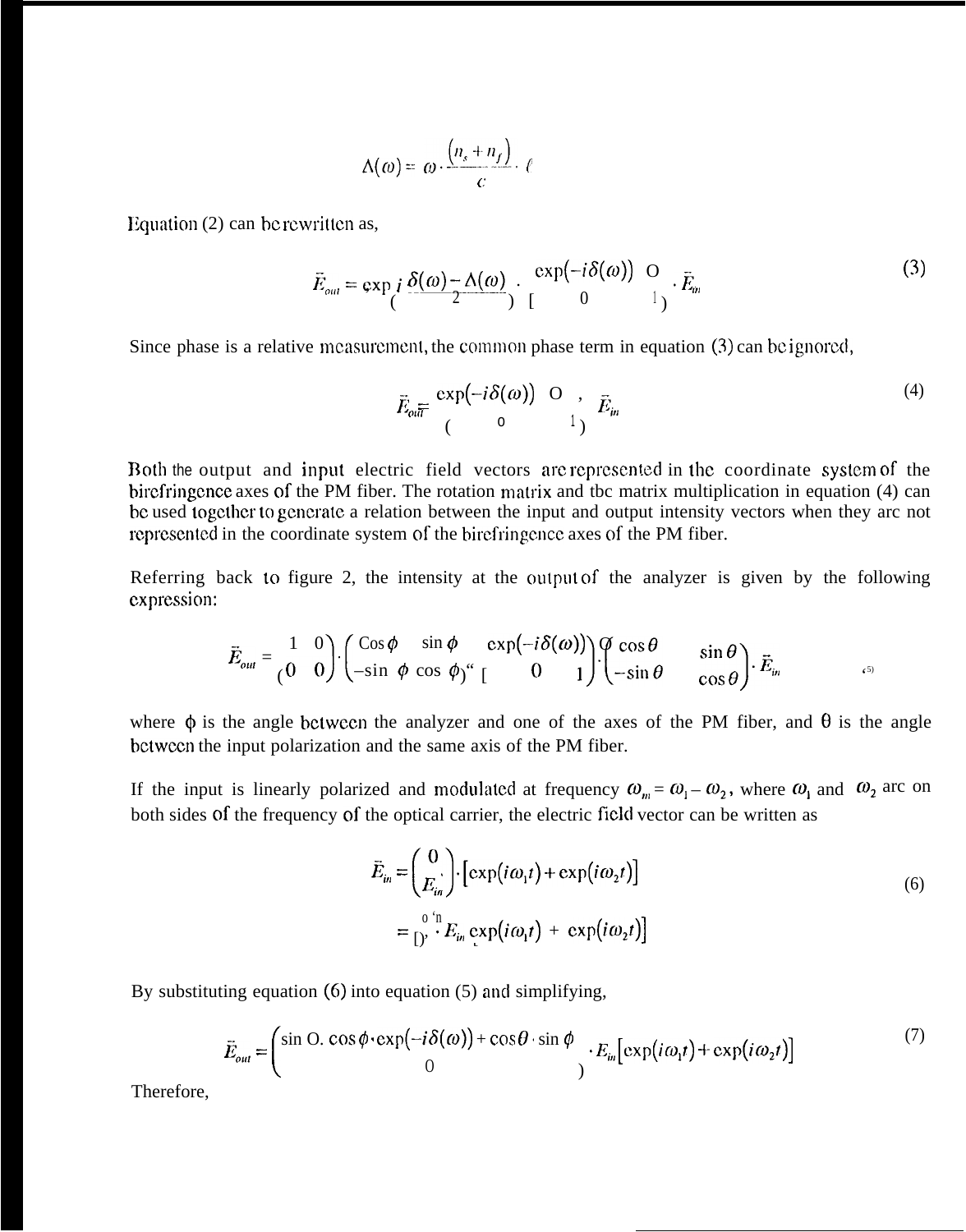$$
E_{out} = \text{Re}\Big\{E_{in}\Big[\sin\theta\cdot\cos\phi\cdot\exp(-i\delta(\omega)) + \cos\theta\cdot\sin\phi\Big]\cdot\Big[\exp(i\omega_1 t) + \exp(i\omega_2 t)\Big]\Big\}
$$
  
=  $E_{in}\Big\{\sin\theta\cdot\cos\phi\cdot\Big[\cos(\omega_1 t - \delta_1) + \cos(\omega_2 t - \delta_2)\Big] + \cos\theta\cdot\sin\phi\cdot\Big[\cos\omega_1 t + \cos\omega_2 t\Big]\Big\}$ 

Using a trigonometric identity,

$$
E_{out} = 2E_{in} \left\{ \begin{aligned} \sin \theta \cdot \cos \phi \cdot \cos \frac{1}{2} [(\omega_1 + \omega_2)t - (\delta_1 + \delta_2)] \cdot \cos \frac{1}{2} [(\omega_1 - \omega_2)t - (\delta_1 - \delta_2)] + \\ &+ \cos \theta \cdot \sin \phi \cdot \cos \frac{1}{2} (\omega_1 + \omega_2)t \cdot \cos \frac{1}{2} (\omega_1 - \omega_2)t \end{aligned} \right\}
$$
(8)

where,  $\delta_i = \delta(\omega_i)$ ;  $i = 1, 2$ .

The output intensity is given by the square of equation (8). ignoring fast varying terms, an expression for the irradiance is,

$$
I_{out} = 4E_{in} \left\{ \sin^2 \theta \cdot \cos^2 \phi \cdot \cos^2 \frac{1}{2} (\omega_m t - \delta_m) + \cos^2 \theta \cdot \sin^2 \phi \cdot \cos^2 \frac{1}{2} \omega_m t + \right\}
$$
  
+2 \cdot \sin \theta \cdot \cos \theta \cdot \sin \phi \cdot \cos \phi \cdot \cos \frac{1}{2} \omega\_m t \cdot \cos \frac{1}{2} (\omega\_m t - \delta\_m) \cos \Delta \right] (9)

where,

$$
\omega_m = \omega_1 - \omega_2
$$
 = frequency of modulation  
\n
$$
\delta_m = 31 - \delta_2
$$
 = envelope phase delay  
\n
$$
\Delta = \frac{(\delta_1 + \delta_2)}{2}
$$
 -average optical phase delay

If equation (9) is equated to a sinusoid of amplitude A and phase  $\Gamma$ :

$$
1_{out} = A \cdot \cos^2 \frac{1}{2} (\omega_m t - r)
$$
 (10)

Equating sines and cosines on both sides of equation (1 O), we get:

$$
A \cdot \sin \Gamma = \sin^2 \theta \cdot \cos^2 \phi \cdot \sin \delta_m + 2 \sin \theta \cdot \cos \theta \cdot \sin \phi \cdot \cos \phi \cdot \sin \frac{\delta_m}{2} \cdot \cos \Delta
$$
 (ha)

$$
A \cdot \cos \Gamma = \cos^2 \theta \cdot \sin^2 \phi + \cos^2 \phi \cdot \sin^2 \theta \cdot \cos \delta_m +
$$
  
+2 \sin \theta \cdot \cos \theta \cdot \sin \phi \cdot \cos \phi \cdot \cos \frac{\delta\_m}{2} \cdot \cos \Delta (11b)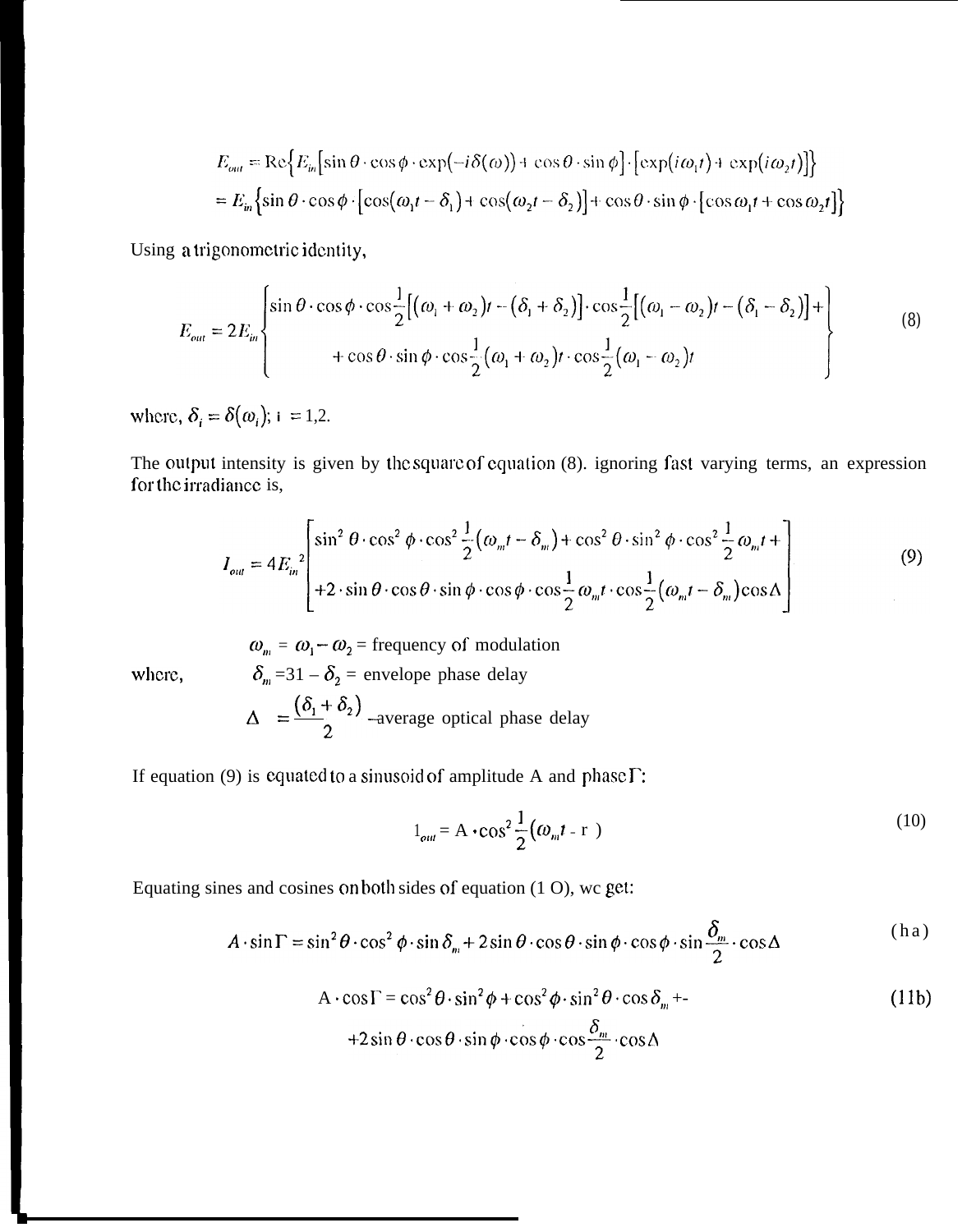Dividing equations (11a) and (11b), we get an expression for the phase:

$$
r = \tan^{-1} \frac{\sin \delta + 2 \tan \phi \cdot \cot \theta \cdot \sin \frac{\delta_m}{2} \cdot \cos \Delta}{\tan^2 \phi \cdot \cot^2 \theta + \cos \delta_m + 2 \tan \phi \cdot \cot \theta \cdot \cos \frac{\delta_m}{2} \cdot \frac{\cos \Delta}{\cos \Delta}} \tag{12}
$$

Squaring equations (1 1a) and (1 1 b) and then adding them, and assuming that  $\delta \ll 1$ , we get an expression for the amplitude:

$$
A = a^2 \cdot \cos^2 \phi \cdot \cos \delta_m + b^2 \cdot \sin^2 \phi + 2ab \cdot \sin \phi \cdot \cos \phi \cdot \cos \frac{\delta_m}{2} \cdot \cos \Lambda
$$
 (13)

where,  $a = \sin \theta$  and  $b = \cos \theta$ .



Fig. 3 Plots of phase (black) and amplitude (gray) as a function of the analyzer angle  $(\phi)$  for an optical phase delay ( $\delta$ ) of 30 degrees and different input polarization angles ( $\theta$ ).

The functions in equations  $(12)$  and  $(13)$  arc shown in figures 3 and 4.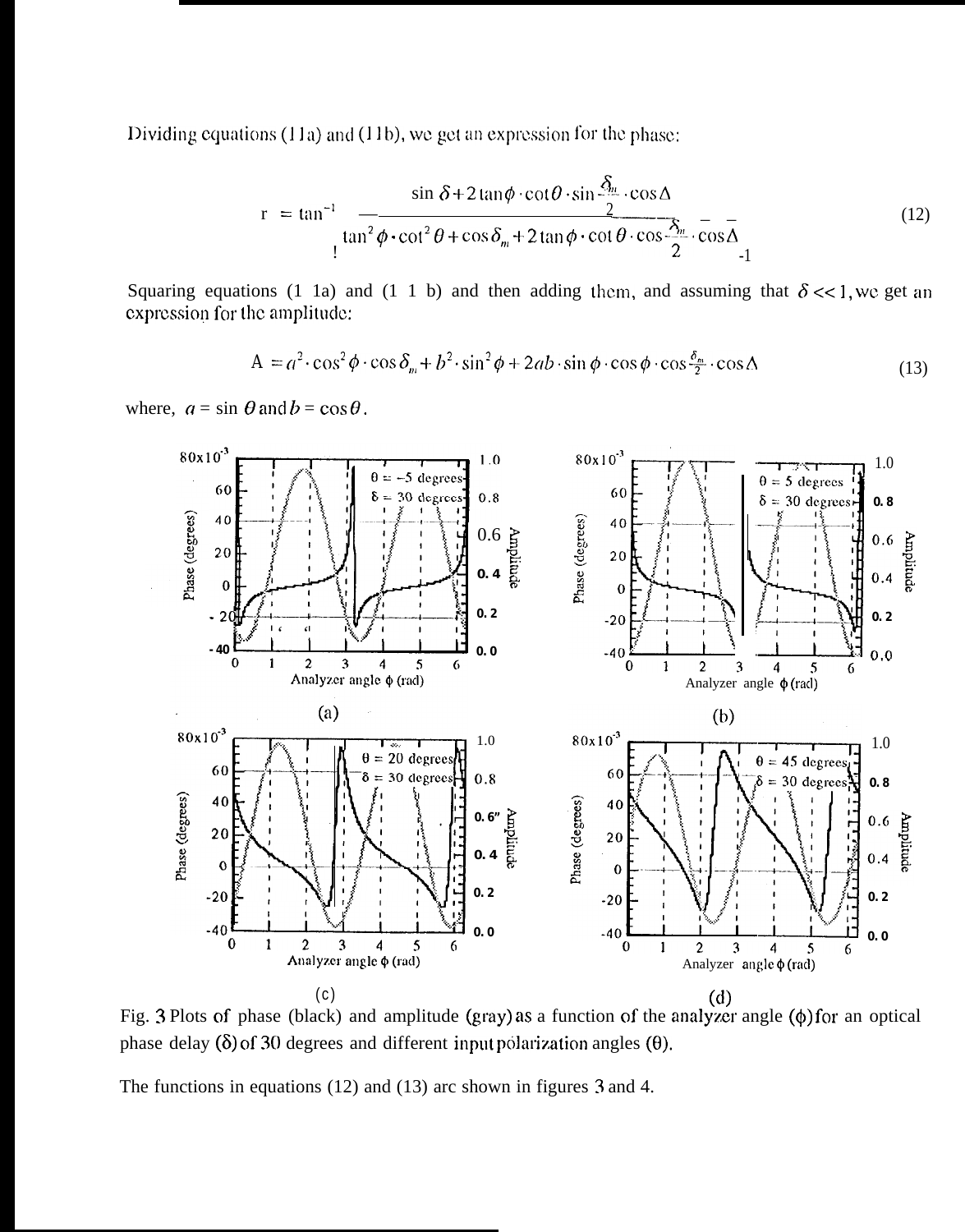Figure 3 shows the change in the phase curve shape as a function of alignment accuracy.  $\theta$  is the input polarization angle and  $\delta$  is the optical phase delay between the two polarization eigenmodes. Two main observations of great significance for polarization alignment should be pointed out. The width of the phase peaks decreases as  $\theta$  decreases, and the symmetry of the peaks flips around at  $\theta = 0$ . It is then possible to use the width of the phase peaks as a measure of the misalignment. Figure 3 d shows a nearly sinusoidal phase curve indicating that the polarization is highly misaligned. Figures 3 a and 3 b have sharp phase curves indicating that the input polarization is nearly aligned with one of the axes. in addition, when the curve flips, the point of perfect alignment has been passed. Comparing figure 3 a with figure 3 b, we can see how the curve flips.



Fig. 4 Plots of phase (black) and amplitude (gray) as a function of the analyzer angle  $(\phi)$  for an input polarization angles ( $\theta$ ) of 20 degrees and different values of optical phase delay ( $\delta$ ).

Figure 3 also shows the amplitude dependence on the analyzer angle. As expected, minimizing the amplitude is another way to reach alignment. It is really up to the user when to usc phase for alignment and when to usc amplitude, but it should be apparent that it is usually preferable to usc the phase.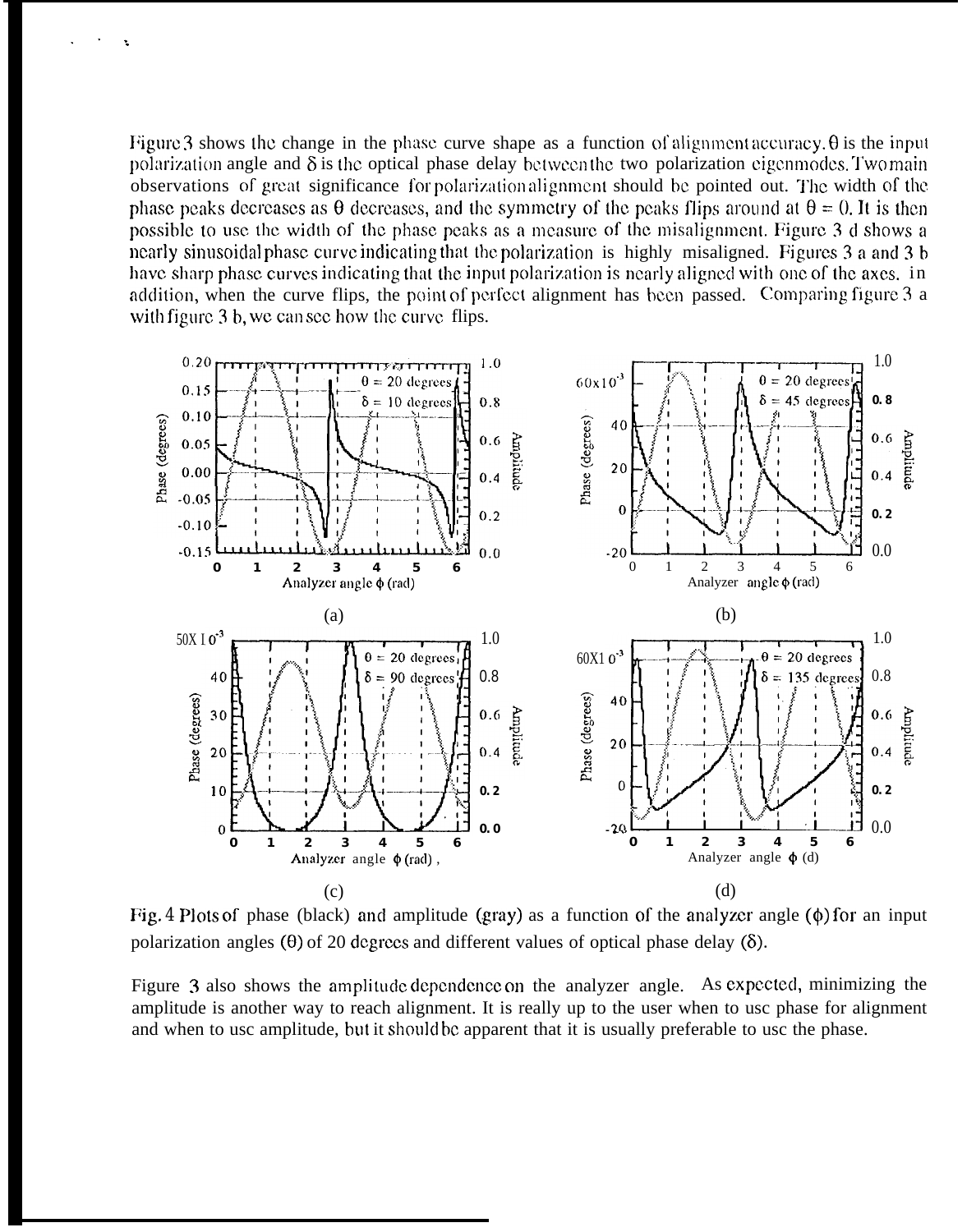Figure 4 shows the dependence on the optical phase. Again,  $\theta$  is the input polarization angle and  $\delta$  is the optical phase delay between the two polarization eigenmodes. As shown in figures 4 a and 4 b, the peak to peak variation in phase increases as the optical phase decreases. The curves are symmetric for an optical phase of 90 degrees (see figure 4 c), and the phase curves also flip around this point (as they did at  $\theta = 0$ ). The high sensitivity on optical phase, may be of some use in some other applications, but it is really an undesirable effect for polarization alignment. Notice that it also affects the amplitude. This is really a manifestation of the change in polarization at the output of a PM fiber as the optical phase delay of the two polarization cigenmodes changes. A possible solution to this problem would be to dither the optical phase with, for example, a modulated piczoelectric crystal in physical contact with the fiber. As will be seen in the experimental section of this paper, the optical phase in a long piece of PM fiber changes randomly sufficiently fast to result in what looks like an integration of the optical phase.



#### **EXPERIMENT SETUP**

Fig. 5 Diagram of the experimental, setup for coherent detection polarization alignment.

The setup used to gather the data is shown on figure 5. A pigtailed current modulated multimode laser diode at 1300 nm was used for the experiments. The output was collimated and passed through a polarizer, a half wave plate, and coupled into a PM fiber pigtail. The  $\lambda/2$  (half-wave) plate was used to rotate the linear polarization launched into the fiber. The output from the PM fiber was collimated and analyzed by means of a linear polarizer on a motorized rotation stage. The angular position of the polarizer was controlled by the computer through the motorized rotation stage control electronics. The intensity of the light was then detected with a  $1/1$  MI Iz bandwidth detector. The "goal" is then to rotate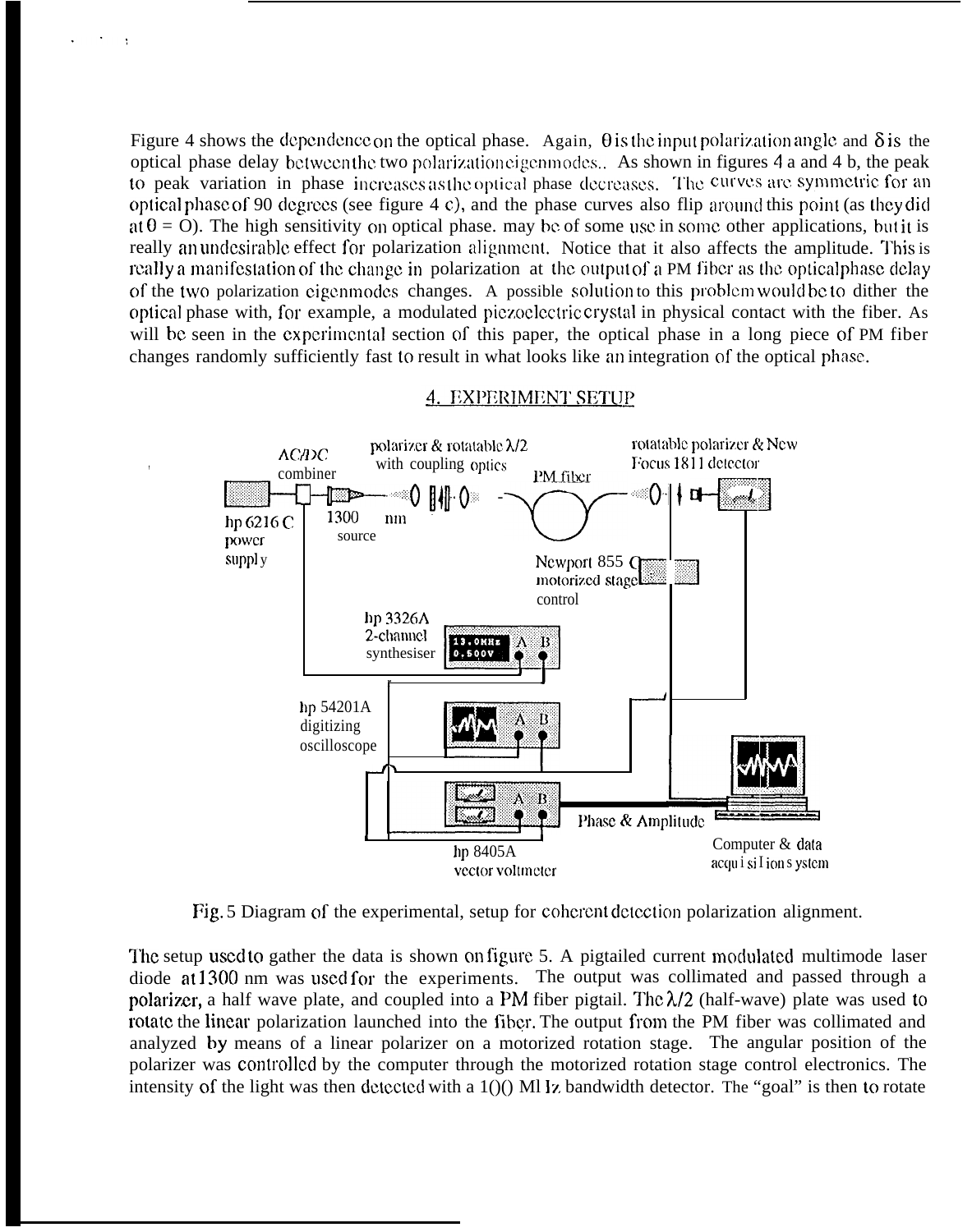the  $\lambda/2$  plate until a single polarization cigenmode of the PM fiber is excited. A series of electronic instruments arc used to help determine when the "goal" is achieved.

.

The instruments needed for coherent detection are a signal generator (to modulate the laser and provide a reference signal for phase measurements) and a vector voltmeter or other electronic coherent detector to measure the amplitude of the optical power meter output and the phase with respect to the reference signal. A two channel signal synthesizer was used to provide sinusoids of different amplitude (but same frequency) to the laser and to the vector voltmeter.

In addition, an oscilloscope is used to View the input and output waveforms, and a computer records the amplitude and phase of the output waveform as a function of the analyzer angle. Initially, a chart recorder was use() to record the data, but the switch to a computer data acquisition system using Labview was welcome.

#### j, EXPERIMENTAL RESULTS

Several experiments have been done to verify the theoretical predictions. It has been found that the observations agree well with the theory, but only qualitatively. In the experiments, a current modulated multimode semiconductor lascr diode was used as a modulated light source. The output form this laser is a combination of intensity modulation and frequency modulation of all the longitudinal modes of the laser. An accurate theoretical analysis would need to include all these effects, and would therefore involve series of Bessel functions. While such an analysis would be necessary to accurately predict the experimental results, the basic treatment presented in this paper is sufficient to determine the shape of the phase and amplitude curves used for alignment.



Fig. 6 Phase (black) and amplitude (gray) for a 68 degree change in analyzer angle for an input alignment angle of (a)  $1$  degree (b)  $9$  degrees.

The first experiment was done on a short piece of PM fiber (about 2 meters long). The modulation frequency was 20 MHz. This experiment was clone before the theory was worked out, and it was very surprising to see that the phase of the modulation depended on the position of the input and output polarization so strongly. Variations of several degrees in the phase mcasurcmcnt were observed! This is surprising since the phase difference between the two polarization eigenmodes for a 2 meter long PM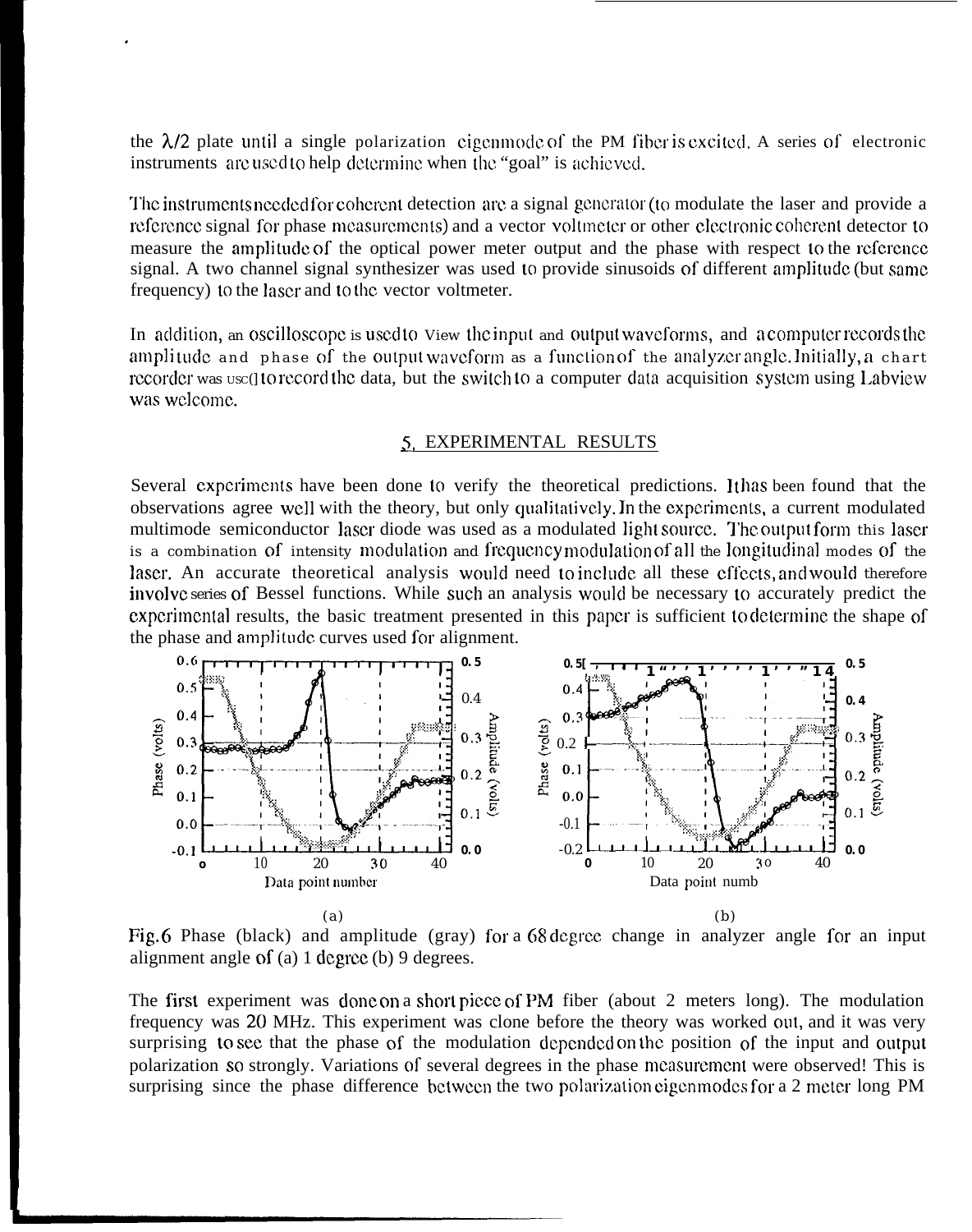fiber is in the order of  $20(X)$  optical wavelengths (for a 1 mm beat length) or a mere ().()5 degrees at a 20 MHz modulation frequency. The large variations in phase, as was shown in the theory, are a result of the interference between the two polarization eigenmodes. The interference causes the phase at the modulation frequency to depend on the optical phase. Since the optical phase is strongly dependent on the position of the input ant output polarization, the interference results in large variations in the phase of the modulation.

ż



 $(c)$ 

Fig. 7 Phase (black) and amplitude (gray) for a 68 degree change in analyzer angle for an input alignment angle of a few degrees and different optical phase (drift).

In the second experiment, the polarization was aligned into one of the PM fibers of a variable ratio PM fiber coupler. A polarization extinction ratio of 25 dB was measured after completing the alignment. The coupler, made by Canadian Instrumentation and Research Limited, is a polished PM fiber evanescent coupler with transverse micrometer positioning to adjust the coupling ratio [thesis by Dalgren]. To the polarization alignment setup, it is just like a piece of PM fiber. The optical length between the input and the output was approximately 10 meters. The width of the phase peaks was minimized in order to align the polarization. The alignment takes only a fcw minutes, since a single measurement gets you really close to alignment right away. Once the polarization is almost aligned, the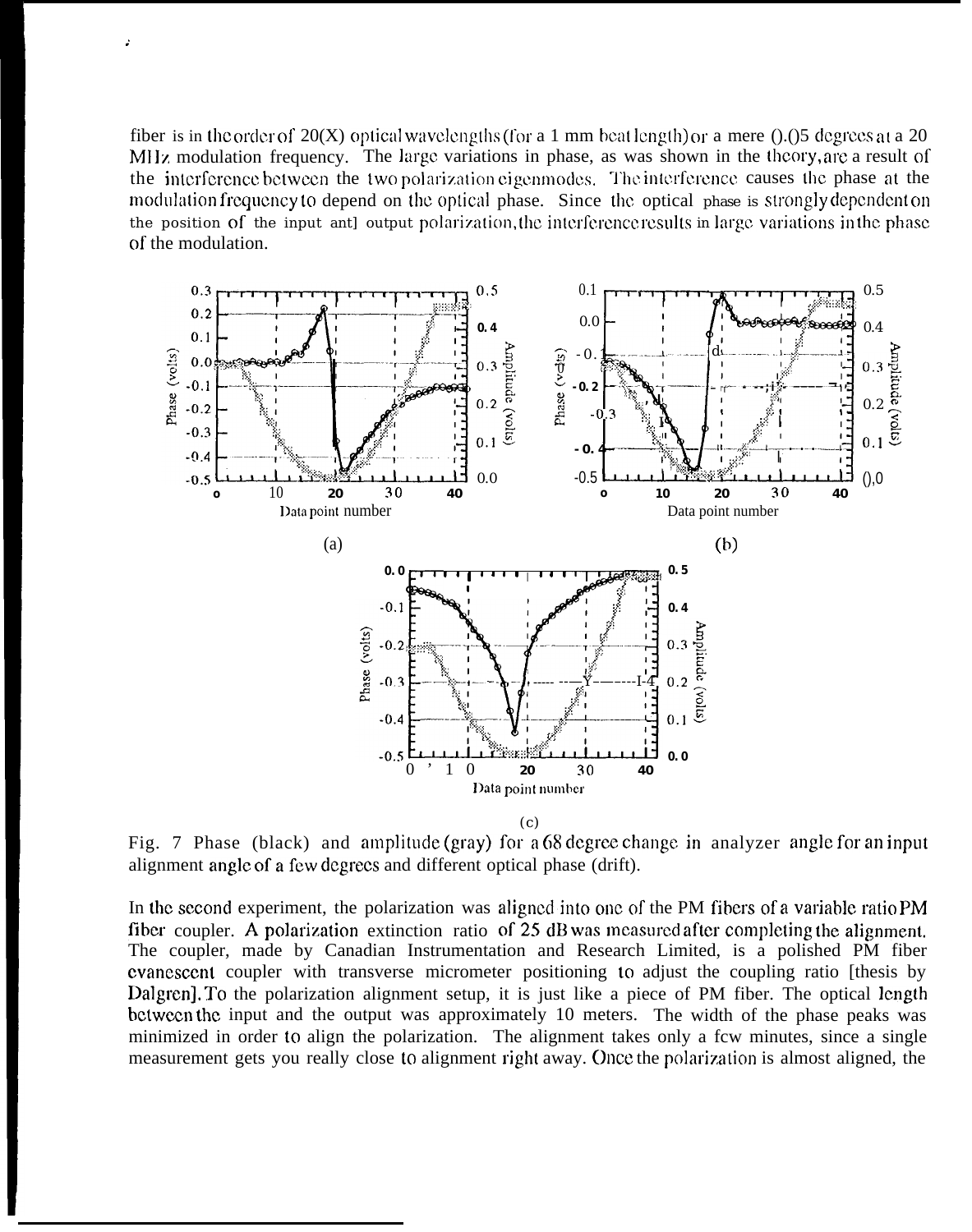amplitude was used to fine tune the alignment. The amplitude has the advantage that it is a single measurement that can be obtained immediately without having to wait for a scan of the analyzer angle.

Figures 6 and 7 show some of the measurements made. The analyzer angle is changed 68 degrees in these plots. The phase is in volts--1 volt corresponds to  $10$  degrees. The amplitude is also in volts, but the absolute measurement is not important, since it depends on the laser power used, the detector sensitivity ctc.

Figure 6a shows the change in the width of the phase peaks as the input angle is changed from 1 degree to 9 degrees. The width increases as the input polarization is misaligned. This is in agreement with the theory. It can also bc seen, as is shown in the theory, that (be minimum amplitude corresponds to tbe sharp change in phase, and that the minimum amplitude increases as the input is misaligned. The flat regions in the amplitude and phase seen in figures 6 and 7 correspond to before and after the analyzer angle was changed. The larger difference in phase between the flat regions in figure 6 b is a nice way to sce that the phase peaks are wider than in figure 6 a.

Figure 7 shows the change in the shape of the phase peaks as the optical phase drifts around. If these figures are compared with the theory, figure  $7c$  probably corresponds to a 90 degree optical phase difference, while figures 7 a and 7 b probably have optical phases cqually separated from 90 degrees but m opposite sides (since the curves bavc flipped).



Fig. 8 Phase (black) and amplitude (gray) for a  $360$  degree change in analyzer angle for an input alignment angle of (a) 20 degrees and (b) 2 degrees.

The purpose of the third experiment was to scc if the same method can bc used to align polarization into a very long PM fiber. In this experiment, a 1 km long PM fiber was used. A polarization extinction ratio of 20 dB was achieved by minimizing the phase vs. analyzer angle peaks. A sample of the data is shown in figure 8. The shape of the phase curves didnot drift as for shorter pieces of PM fiber, but the peak to peak phase variation did. It is suspected that a 1 km long PM fiber is sufficiently long to integrate over the optical phase. The difference in peak to peak amplitude seen in figure 8 is attributed to beam steering by the rotating analyzer.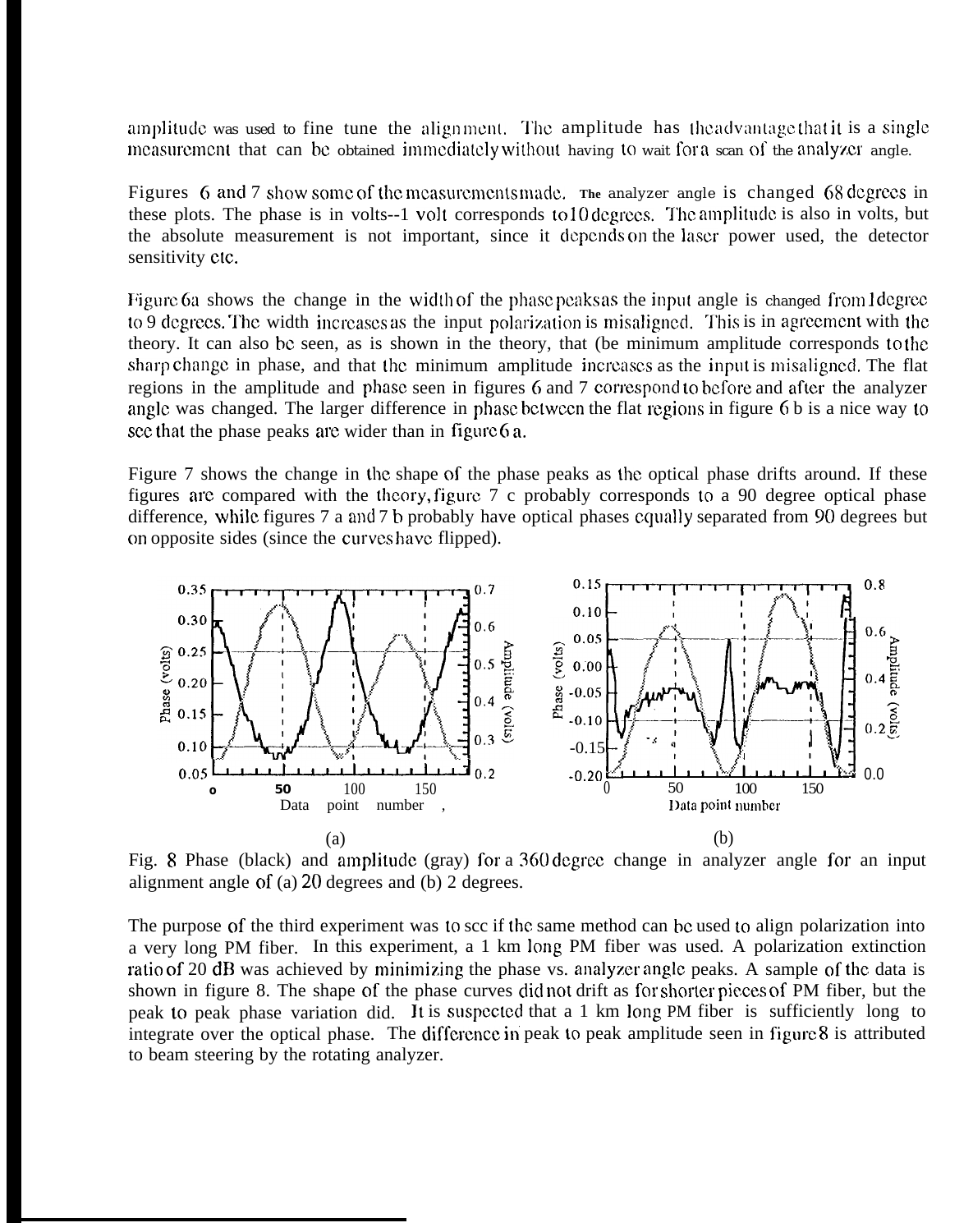#### **6-AL IGNMENT METHODS**

The alignment method used in the polarization alignment experiments described in this paper was to minimize the width of the phase vs. analyzer angle peaks. Since the width of the peaks gives you an immediate estimate of the input alignment, it is an especially useful method to get close to alignment with a single measurement. Once the input alignment is within a couple of degrees, minimizing the amplitude is a more practical alignment method since an immediate value is available, while the phase requires a scan by the analyzer.

To solve the problem of having to visually determine the width of a phase vs. analyzer angle peak, the derivative of this curve could be measured by changing the analyzer angle by a very small amount. As the Mathematica 3-D figure 9 a shows, the derivative of the phase peaks sharply when the input is aligned. The vertical axis shows the relative magnitude of the derivative, and the two horizontal axes are the input angle ( $\theta$ ) and the analyzer angle ( $\phi$ ). The left corner is (0,  $\phi$ ) = (O, O), and the right corner is  $(\theta, \phi) = (90, 90)$  degrees. A method of alignment would be to change the analyzer angle to maximize the derivative of the phase. This would position the input polarization and output analyzer angle such that  $\theta = 90 - \phi$ , i.e. orthogonal to each other. Then, if the input is rotated by the same amount as the output (but in opposite directions), the crest of the phase derivative (shown infigure 9 b) can be followed until a maximum is reached at the point of perfect alignment.



Fig. 9 (a) 3-D plot of the phase derivative (vertical axis) as a function of input polarization angle and output analyzer angle (horizontal axes). (b) Relative magnitude of the phase derivative along the crest in  $(a)$ .